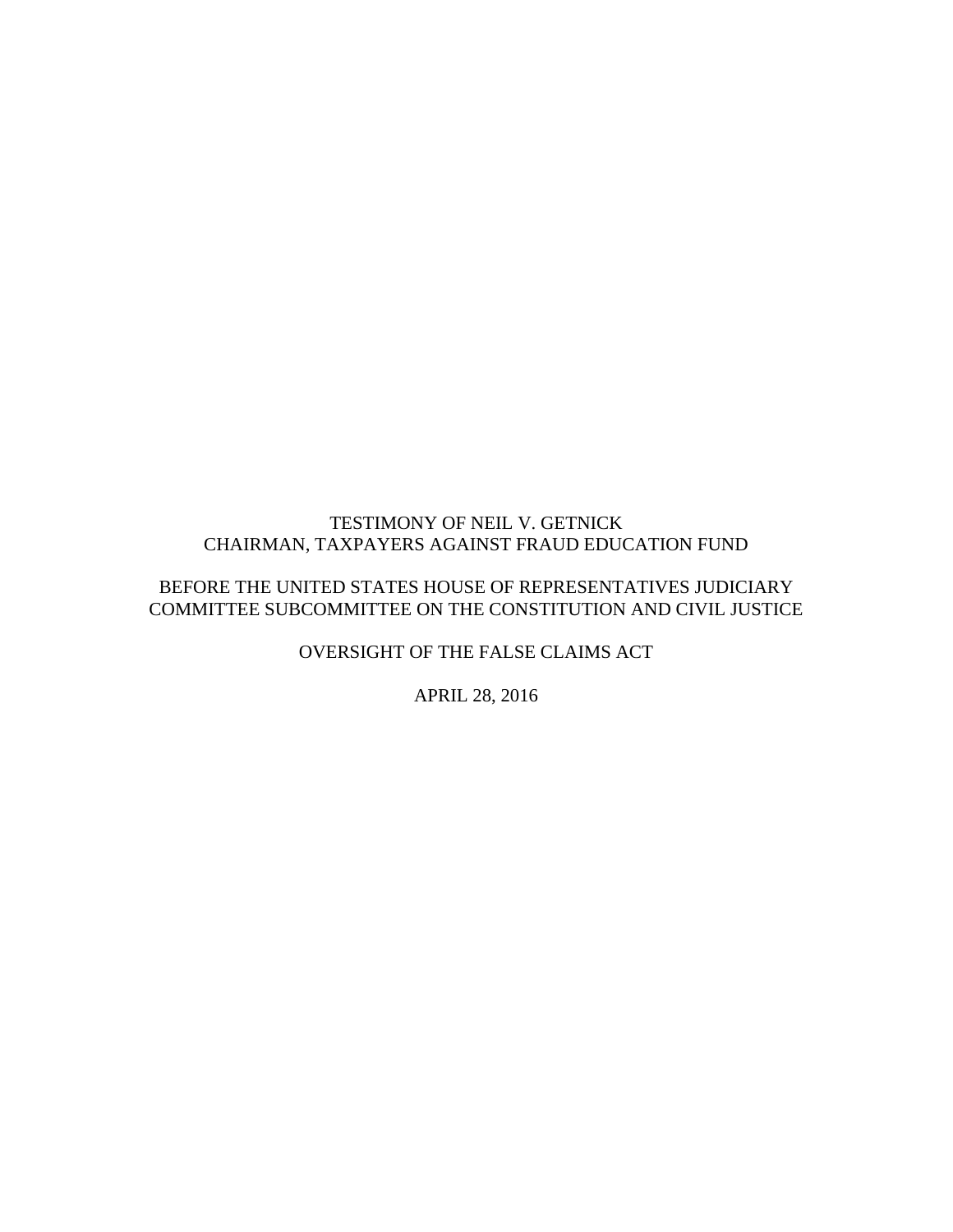#### TESTIMONY OF NEIL V. GETNICK CHAIRMAN, TAXPAYERS AGAINST FRAUD EDUCATION FUND

## BEFORE THE UNITED STATES HOUSE OF REPRESENTATIVES JUDICIARY COMMITTEE SUBCOMMITTEE ON THE CONSTITUTION AND CIVIL JUSTICE

## OVERSIGHT OF THE FALSE CLAIMS ACT

#### APRIL 28, 2016

### **INTRODUCTION**

Good afternoon Chairman and distinguished members of the subcommittee. I am Neil Getnick. I am the managing partner of the law firm of Getnick & Getnick, LLP, based in Manhattan. I am testifying today in my capacity as the Chairman of the Taxpayers Against Fraud Education Fund.

The TAF Education Fund is a nonprofit, public interest organization dedicated to combating fraud against the government and protecting public resources through public-private partnerships. The organization is supported by successful whistleblowers and their counsel, as well as by membership dues and foundation grants.

My testimony today attests to the extraordinary success of the Federal False Claims Act in recovering stolen tax dollars, reforming corrupt practices, and creating an unparalleled publicprivate partnership to protect the public fisc.

### **THE FALSE CLAIMS ACT: 30 YEARS OF SUCCESS**

This year is the 30th anniversary of the seminal 1986 amendments to the Federal False Claims Act. And it is a good time to reflect on where we were, where we are, and where we should – and should not be – going when it comes to the False Claims Act.

First, how should we evaluate the False Claims Act? My dad would say: "Nothing succeeds like success." And, of course, the obvious metric of success to examine is the numbers; the recoveries.

By any measure, the 1986 amendments, augmented by technical changes in 2009 and 2010, have been and are a fantastic success. Prior to 1986, the Department of Justice recovered less than \$50 million a year under the False Claims Act. In the ten years following 1986, the DOJ recovered \$1 billion. Last year alone, DOJ recovered more than \$3.5 billion, \$2.8 of which came from qui tam suits. The total recoveries in the last six years was \$26.4 billion, and this number does not include billions more recovered as related criminal fines and as Medicaid money returned to the states.

At a time when people question government efficiency and effectiveness, the False Claims Act has a twenty-to-one return in fighting health care fraud. What does that mean? It's very simple. For every dollar that the Federal government spends on Federal FCA health care enforcement, it recovers \$20 in return. Does anyone know of any government program, Federal,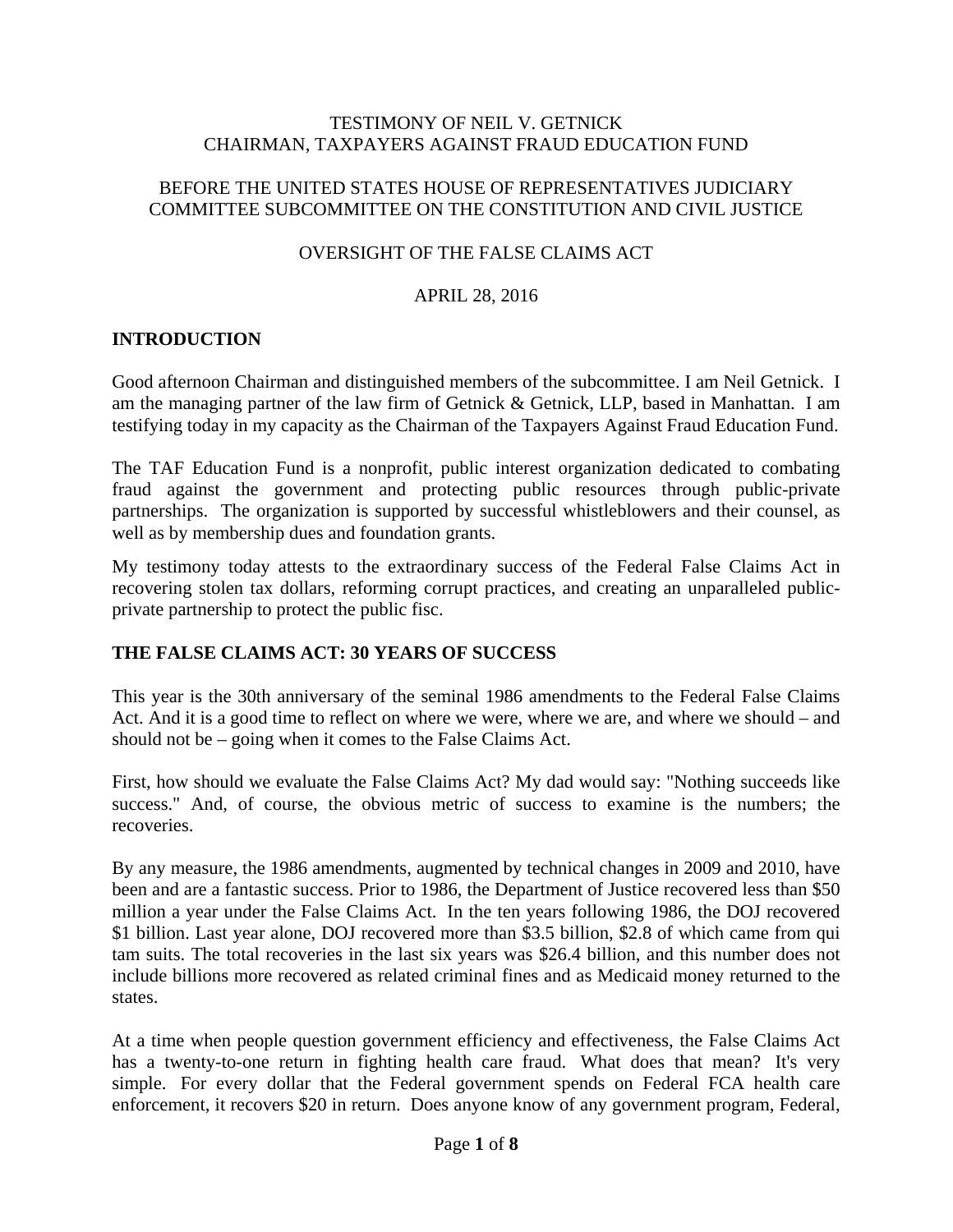state or local, that can boast those results? That is a twenty-to-one return on investment. The False Claims Act enhances the government's defenses against fraud without increasing the size or the cost of government.

But these numbers are an incomplete measure of the False Claims Act's success, which has reformed corrupt industries, stopped unconscionable and illegal practices, and, yes, saved lives. Examples abound.

False Claims Act cases have:

\* made health care safer by rooting out adulterated prescription drugs and faulty medical devices being sold to an unsuspecting public;

\* stopped unnecessary medical care dished out to Medicare patients and paid for by taxpayers;

\* exposed corrupt military contractors selling substandard or flawed weapons systems for our troops;

\* fixed faulty bullet-proof vests;

\* protected small businesses opportunities reserved for veterans and minorities;

\* routed out illegal kick-backs and bribes to doctors and government officials;

\* exposed illegal recruitment of vulnerable students by for-profit educational institutions; and

\* obtained restitution and reform connected with the financial crisis and mortgage and securities frauds that tanked our economy in 2008.

Successful FCA cases also have ripple effects throughout particular industries. When one company gets brought up, the others look up and often straighten up to avoid a similar fate in the future.

In this way such cases also eliminate a penalty for honesty that some companies suffer when competing against businesses willing to break the rules. Government contractors that engage in bid-rigging, kickbacks, illegal subcontracting, prevailing wage violations and other schemes can obtain an unfair competitive advantage over honest competitors when vying for government contracts. The False Claims Act is a great equalizer by reducing these frauds and leveling the playing field so that honest companies can compete successfully for government contracts.

## **THE NEW PARADIGM**

You might ask: how could a small set of barely-noticed technical amendments to the False Claims Act in 1986 have led to such wide array of cases, recoveries and corporate reforms? The 1986 amendments changed the False Claims Act in a number of ways. But the core change, the critical change, was to loosen the qui tam suit restrictions that had been put into the Act in 1943.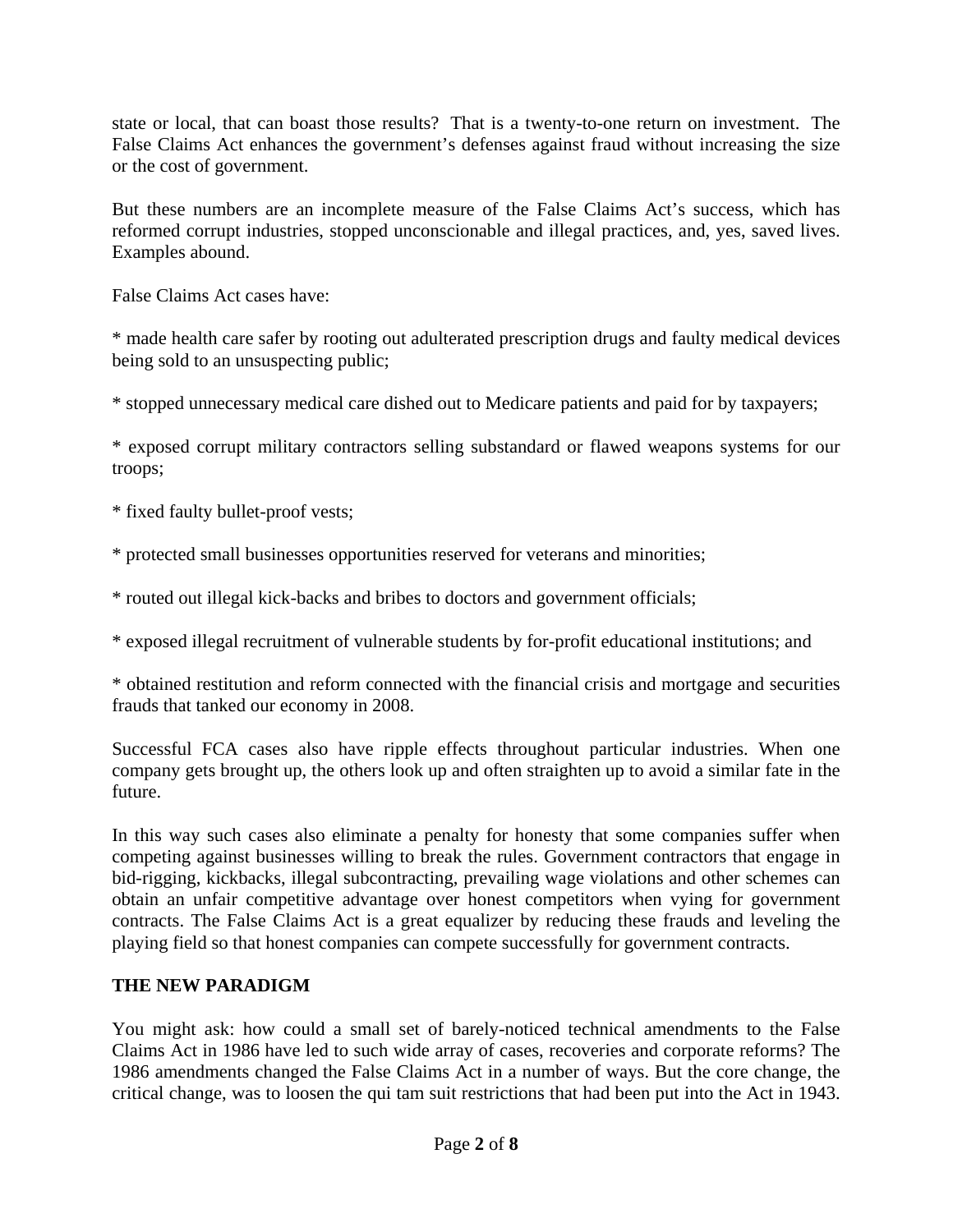This one key reform created a "new paradigm" of public-private partnerships between the Department of Justice, qui tam whistleblowers, and their counsel.

Under this new paradigm, a new team of relators came forth as force multipliers for the government.

Under this new paradigm, certain United States Attorneys' offices became experts in False Claims Act cases, and made their offices national hubs dedicated to fighting specialized and particular frauds by partnering with whistleblowers.

Under this new paradigm, a new backstop was created that led both fraudsters and the government to know that cases could be pursued, and won, by whistleblowers, even when the government declined to intervene or pursue the fraud.

This last point is crucial. The private right of action contained in the qui tam provisions of the False Claims Act is an action forcing mechanism that ensures that fraud on the government will be exposed and dealt with, and is especially important when busy workloads, limited budgets or bureaucratic headwinds would otherwise shield fraudsters from exposure and pursuit. Historically, inaction by government bureaucracies has enabled fraud and abuse to drain the public fisc and the qui tam provision of the False Claims Act is, by far, the best remedy for such inaction.

While most successful whistleblower cases are joined by the government, billions of dollars have been returned to U.S. taxpayers in FCA cases that have not been joined by the Federal government.

Pleas by industry lobbyists to weaken and eliminate the private right of action in the False Claims Act are fundamentally misguided. And, sorry to say, these pleas are often accompanied with misleading statistics and false descriptions of the qui tam landscape. For example, lobbyists for government contractors always dish out statistics purporting to demonstrate that only a small percentage of non-intervened cases result in a recovery. This is factually inaccurate and misses the point. A significant number of successful intervened cases only come about because of the prospect, and often the reality, of the relator pursuing the case after an initial decision by the Department of Justice not to intervene.

Sometimes the relator is pursuing a novel theory, or the road ahead looks rough for an agency already strapped for resources. The False Claims Act empowers the relator to take the laboring oar, reviewing documents, taking depositions, or prevailing in litigating a motion to dismiss. Relators and their counsel often make huge financial investments in these cases, and proceed without government intervention, only because they are confident that the case has merit and should be pursued to protect the public. Often the hard work and effort done by relators causes DOJ to take a second look, and cases that begin as non-intervened actions become intervened successes. Yet these actions are counted among the intervened settlements for statistical purposes.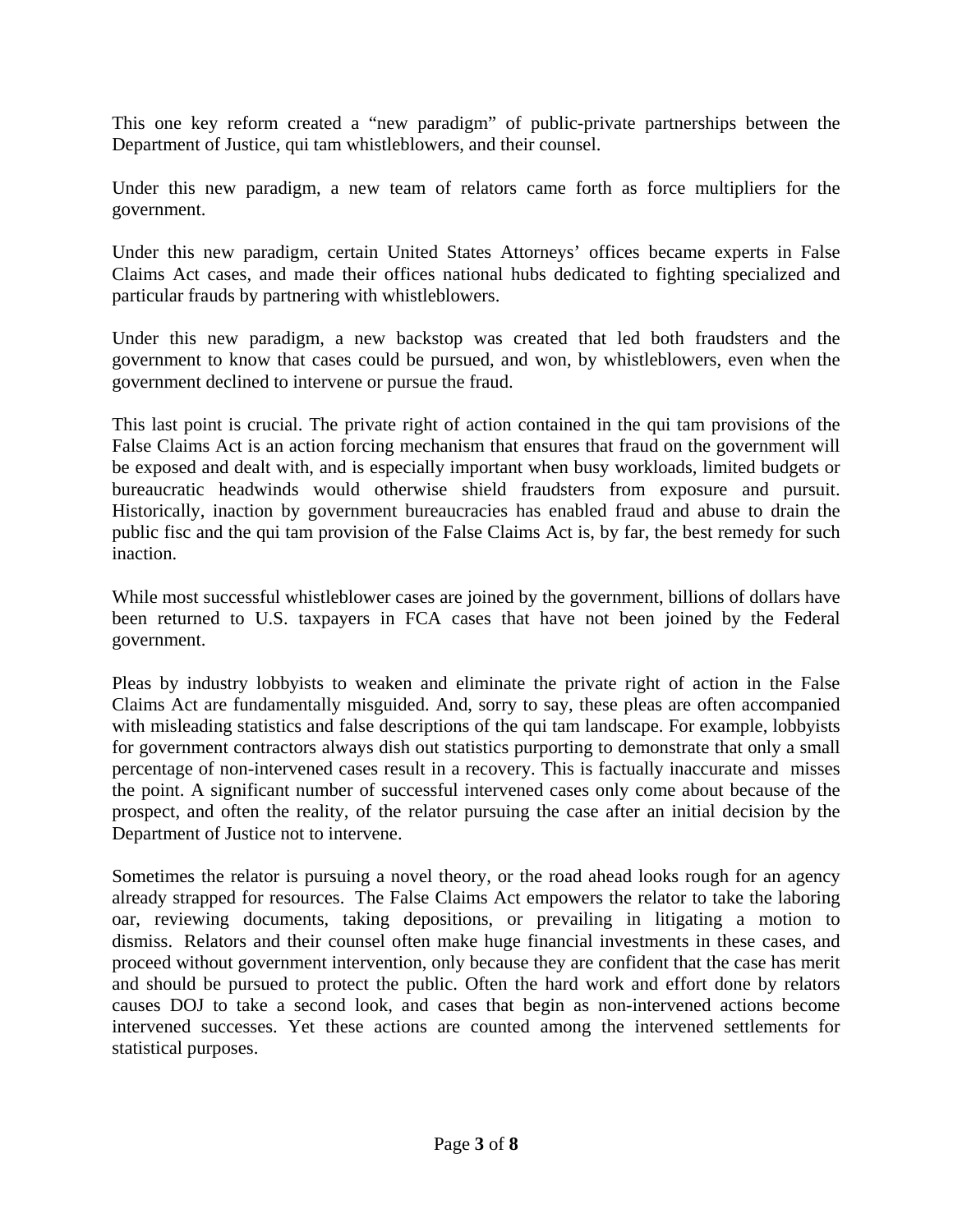In fact, the text of the False Claims Act itself anticipates this sequence by specifically allowing the government to intervene in a qui tam at any time after an initial declination.

It is thus fundamental to the continued success of the False Claims Act for Congress to protect, if not strengthen, the private right of action contained in the statute. The California False Claims Act, for example, offers relators up to a fifty percent share for successful cases that never see an intervention. And the result has not been a flood of non-intervened litigation in that state.

It is true that there are occasions when a relator goes forward with a qui tam case and the action ends up unproven, or the case gets dismissed for one reason or another. (This happens in intervened cases too, by the way). Of course, *any* statute allowing lawsuits results in unsuccessful and dismissed actions.

But the False Claims Act provides more safeguards and oversight to protect against frivolous or ill-advised lawsuits than just about any other civil enforcement statute in the Federal code.

Not only does the FCA specifically provide for penalties for frivolous and vexatious litigation, but these penalties are very rare because there are so many "filters against folly" when it comes to pursuing a weak case without much chance of winning.

First, many qui tam actions end when DOJ decides not to intervene. Typically, the government shares information previously unknown to the relator that causes the relator to reassess the likelihood of success. That is the nature of the government-relator partnership.

Second, because FCA lawyers typically must work on a contingency basis, lawyers and whistleblowers are only incentivized to develop, bring and persist with meritorious cases they think will be successful. A declination thus serves as a caution light on many qui tams, but it in no way means that all declined cases lack merit. As the United States recently said in oral argument before the United States Supreme Court, the decision to decline may have nothing to do with an assessment of the merits. It might be that the government thinks the dollar amount is small, or that they think that the relator or relator's counsel is capable of handling the case, or because they don't know whether the facts could be proved easily.

Third, qui tam cases involve close interactions between relators and government prosecutors. If a relator ever were to knowingly lie to accuse a company of a false claim, or make up a story about a company shredding documents in the context of his or her FCA case, he or she could easily find themselves criminally investigated or indicted for felonious conduct.

Fourth, whistleblowers put their careers, relationships, and sometimes lives, at stake when they file a case — a decision that I can say from personal experience, few potential whistleblowers take lightly. And, unfortunately, Federal whistleblowers can be identified even after a case gets declined.

Fifth, and most important, in the event the other checks and balances fail to deter questionable qui tam actions, the Department of Justice has the power to dismiss qui tam cases at any time and practically for any reason. Sometimes it is pointed out that only a few reported qui tam actions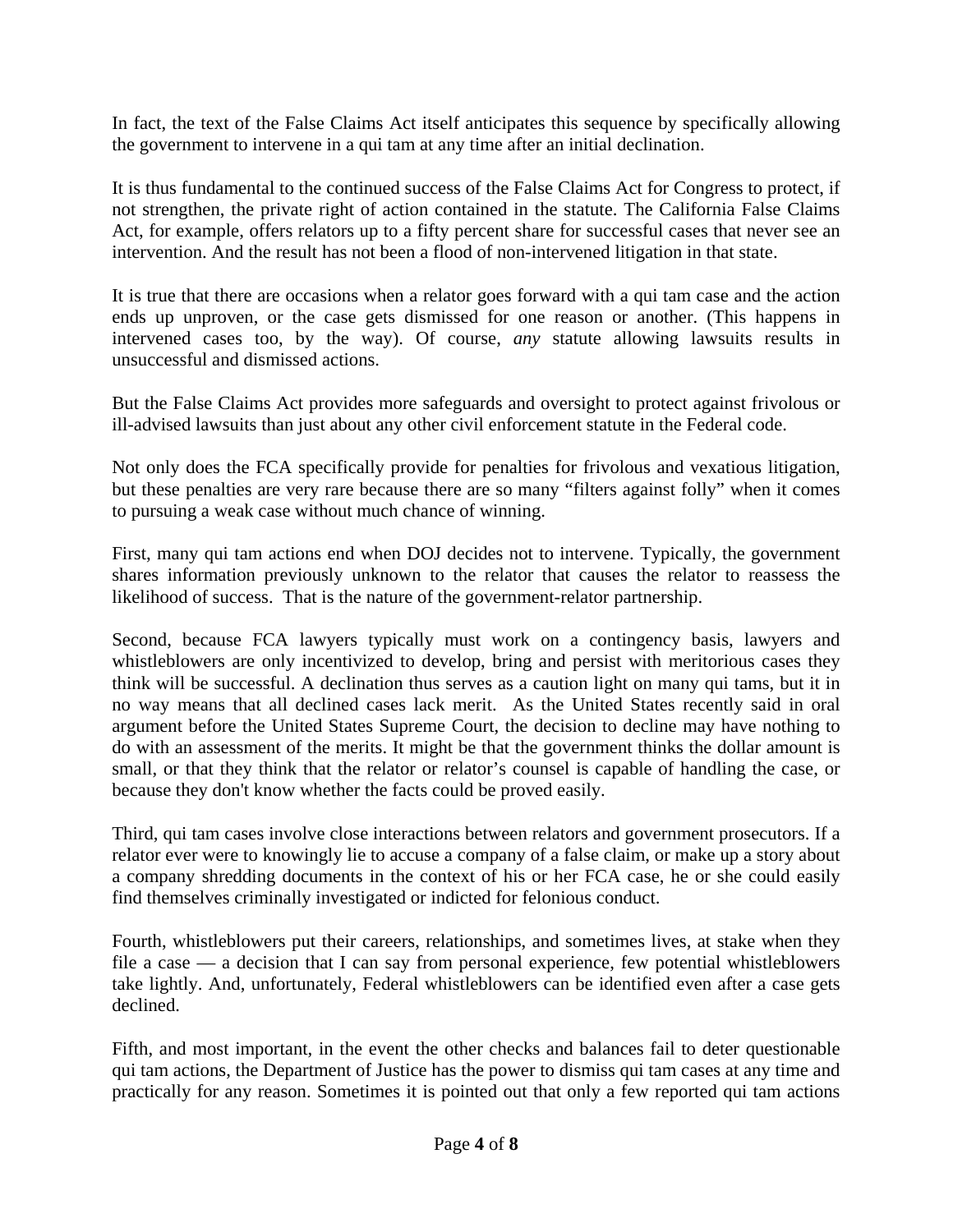have been dismissed by the Department. However, again, this misses the point. A mere threat by prosecutors to dismiss the action is enough to make most relators withdraw their actions.

It is, in fact, because of these filters, that there has been no systemic qui tam abuse in FCA practice, and there is no need to weaken the successful public-private partnership of the FCA.

New fraud schemes are being created every day, and they often involve dizzying complexity. If fraud were easy for government programs to detect and prevent, it wouldn't be so lucrative. Empowering and incentivizing whistleblowers with either inside information or expertise in an industry to point out frauds is common sense.

### **THE INTENDED CONSEQUENCES OF WEAKENING THE FCA**

Most FCA defendants are very big companies that participate in large government funded programs or compete for big government contracts. A handful of companies (mostly in the health care industry) are repeat players with the False Claims Act, with more than a few facing liability for new or continuing frauds even as they are operating under corporate integrity agreements.

It is not surprising that these types of contractors and their lobbyists consistently push to weaken the False Claims Act by, among other things, restricting the private right of action and disabling public-private partnerships that flow from qui tam cases.

Among other things, this hearing addresses the "unintended consequences" of the False Claims Act. But industry lobbyists really have intended consequences. Their intended consequences are to use the occasional story of a defense verdict, or an investigation that negatively impacted a small business, as a pretext to gut the False Claims Act that has resulted time after time in corporate defendants paying restitution to the government for repeated, fraudulent, harmful schemes.

The posturing of this pretext is transparent - and should be rejected.

The main proposal advanced by these lobbyists is to require corporate whistleblowers to report frauds internally before filing qui tams. Relatedly, they seek to eliminate or narrow False Claims Act liability for corporations that adopt a so-called gold standard or certified, corporate compliance program.

It is unclear how these requirements would protect anybody but government contractors that have repeatedly defrauded taxpayers. As United States Senator Chuck Grassley stated in 2014:

They talk about a 'gold-standard compliance certification program,' but it's just a pie-in-the-sky idea with no specifics. They are vague on who would create the program, who would enforce the program – basically, everything about it. But they want you to believe that once this pipe dream is in place, it will magically increase the amount of taxpayer dollars the government recovers.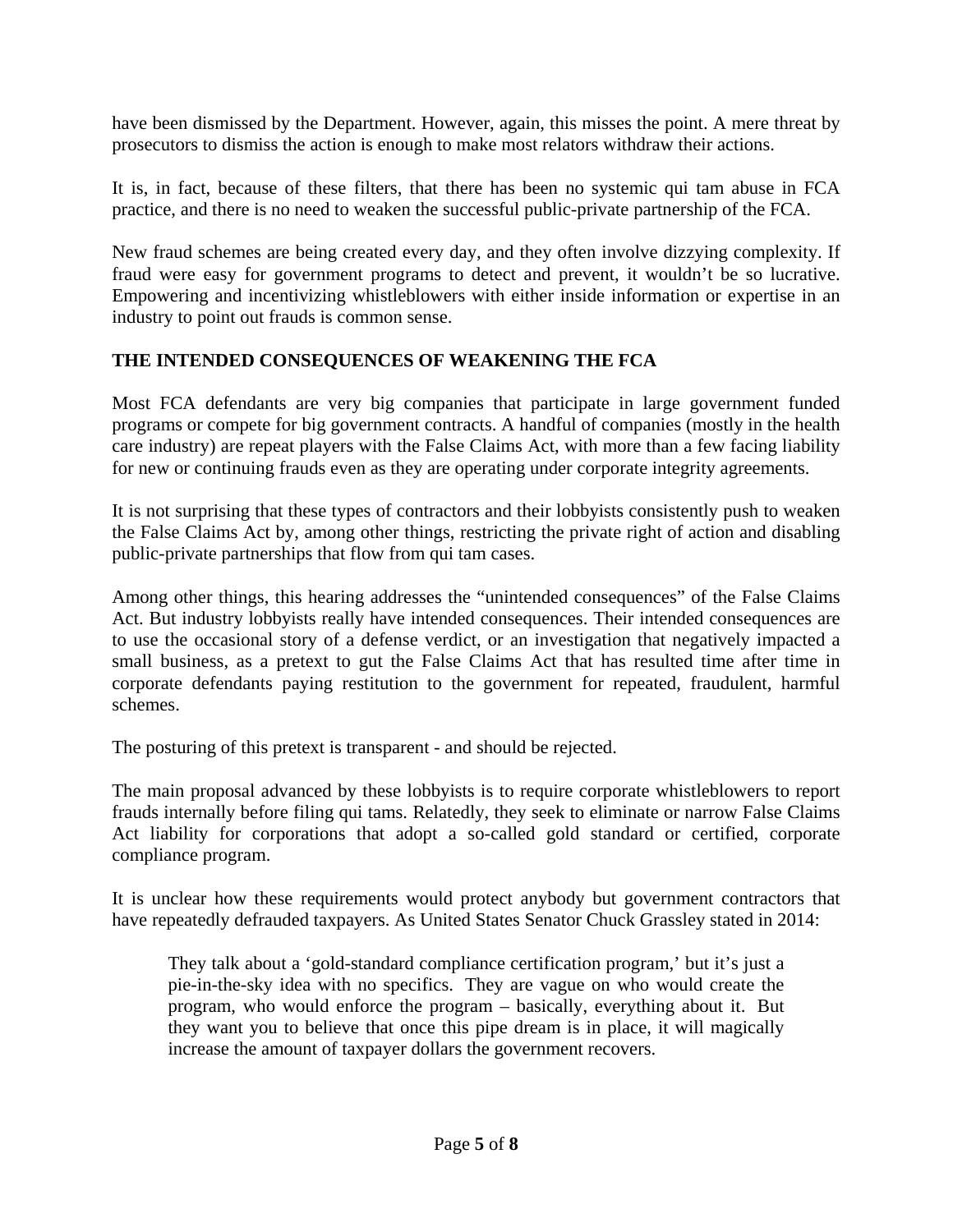In exchange for this castle in the air … they want to eliminate the use of exclusion or debarment, surrendering one of the government's strongest tools for deterring fraud. They want to lower the damages multiplier for those who self-report. And they repackage a detrimental proposal to whistleblowers that has been recycled again and again.

Large corporations have long argued that whistleblowers should be forced to report wrongdoing internally before going to the government. Yet when whistleblowers try to do exactly that and get retaliated against, these large corporations change their stance in court and argue that whistleblowers only have protection if they report externally. Those kinds of inconsistent positions make it hard to believe that either argument is made in good faith. . . .

No one could have said that better.

To be clear, corporate compliance programs do have a vital role to play in fighting fraud and corruption. Such programs need to exist in tandem with effective public-private partnerships under the False Claims Act.

In fact, there is an inherent flaw with linking the threat of False Claims Act liability to a corporation's adoption of a so-called "model" compliance program. This is the flaw of 'lawdriven' compliance programs as opposed to 'business driven' integrity programs.

'Law driven' compliance programs are those that meet certain predefined benchmarks, and are adopted to avoid punishment. In many cases, law-driven programs are only grudgingly tolerated by executives and employees. Corporations adopt them without developing a deeply rooted culture of integrity. It will result in corporate lawyers telling corporate executives how to design a compliance program that meets some set of objective tests so that they can enjoy the benefit of reduced liability.

By contrast, 'business-driven' integrity programs are much more likely to prove effective because business people from the top down (not just the legal department) embrace and promote them as essential to the long-term success of the enterprise. A business-driven program is viewed throughout the company as a profit center and a competitive advantage, rather than a cost center, an obstacle, or a get-out-of-jail (or get-out-of-liability) card. Companies that are serious about developing and maintaining a culture of integrity and compliance do so from the top down. These companies may naturally use compliance programs because they truly desire for employees at every level to get the message that the company's senior leadership will not tolerate anything less than integrity and compliance. Companies with such a culture know that it is the best defense against employees doing things that will get the company in trouble.

Allowing companies to escape or face reduced liability from FCA actions because they have "checked the boxes" on how to establish a compliance program is doomed to fail. It will merely encourage companies to game this new compliance regime the same way they game contract and regulatory requirements. Such gaming does not reduce fraud; it enables fraud.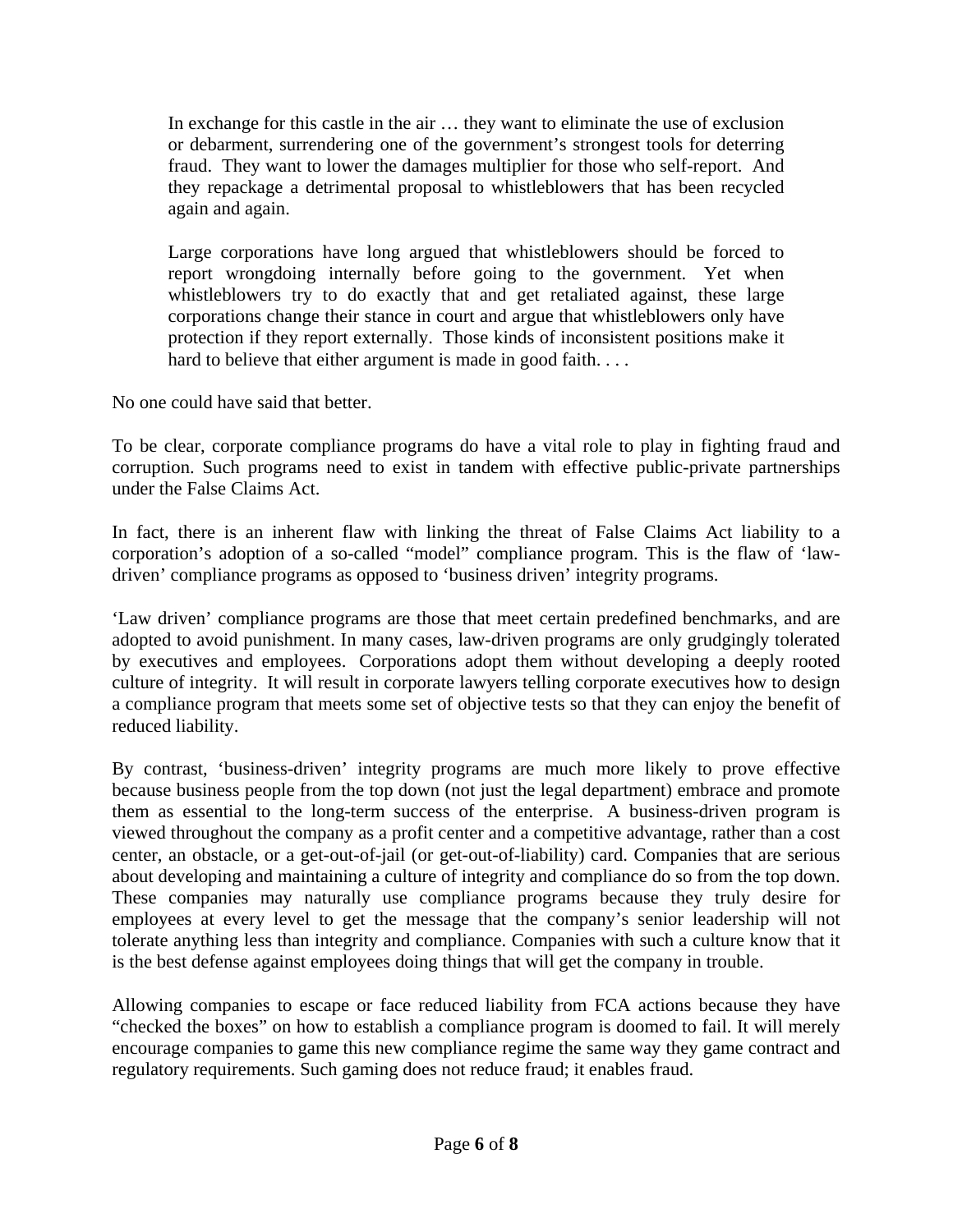Finally, I will note that the False Claims Act already contains a provision that allows corporations to reduce their liability by one third if they self-report a fraud within thirty days of becoming aware of it. This is a rarely used provision, and repeat FCA scofflaws abound.

In the end, the overriding goal should be the reform of corrupt industries and markets, not just individual companies. That goal can be achieved only by combining powerful business-driven integrity programs with effective law enforcement. Diluting the False Claims Act will merely reduce the deterrent effect that sanctions have on fraudulent corporate conduct.

# **IMPROVEMENTS TO THE FCA**

Let me conclude by stepping back and saying that since 1986 over 29 states have followed the Federal government in adopting False Claims Acts based on those amendments. These acts have been passed in "red states" and "blue states." And they have worked under Republican and Democrat Attorneys General.

The fact that this widespread proliferation of False Claims Acts has failed to result in any systemic or widespread abuses - or parade of horribles – at the state level proves, by example after example, the basic success of the Federal False Claims Act. The Federal False Claims Act, and the success of its qui tam provisions, has provided a superb example for the states to follow so that today, fraud and abuse in government programs is also being fought at the state and local level. Indeed some states, such as New York and California, have adopted additional provisions to improve and expand their false claims acts and particularly the qui tam provisions.

The success of the Federal False Claims Act should not lead us to avoid further improvements to the Act, so long as they strengthen, and do not weaken, the essential qui tam provisions. There are some "unintended consequences" of the Federal False Claims Act that we would support addressing, with amendments, in the spirit of protecting taxpayers and whistleblowers. Here are some reforms all of which have been incorporated into the New York State False Claims Act that have been proven successful and are worthy of emulating nationally:

**Attorneys' fees should be recoverable not only by relators, but also the Government.** Providing this remedy to private relators and not the Government was almost surely unintended. Fourteen states, in addition to New York, also have included such a provision. The United States should also be able to recover its legal, administrative, and investigative costs when FCA cases are settled or adjudicated to conclusion.

**The False Claims Act, and its qui tam provisions, should apply to tax fraud.**  The unintended consequence of the IRS whistleblower program, lacking an action-forcing mechanism allowing citizens to advance these claims, has resulted in a largely ineffective and underperforming program. In six years, New York State has collected millions of dollars under a tax qui tam provision applying only to large-scale tax frauds.